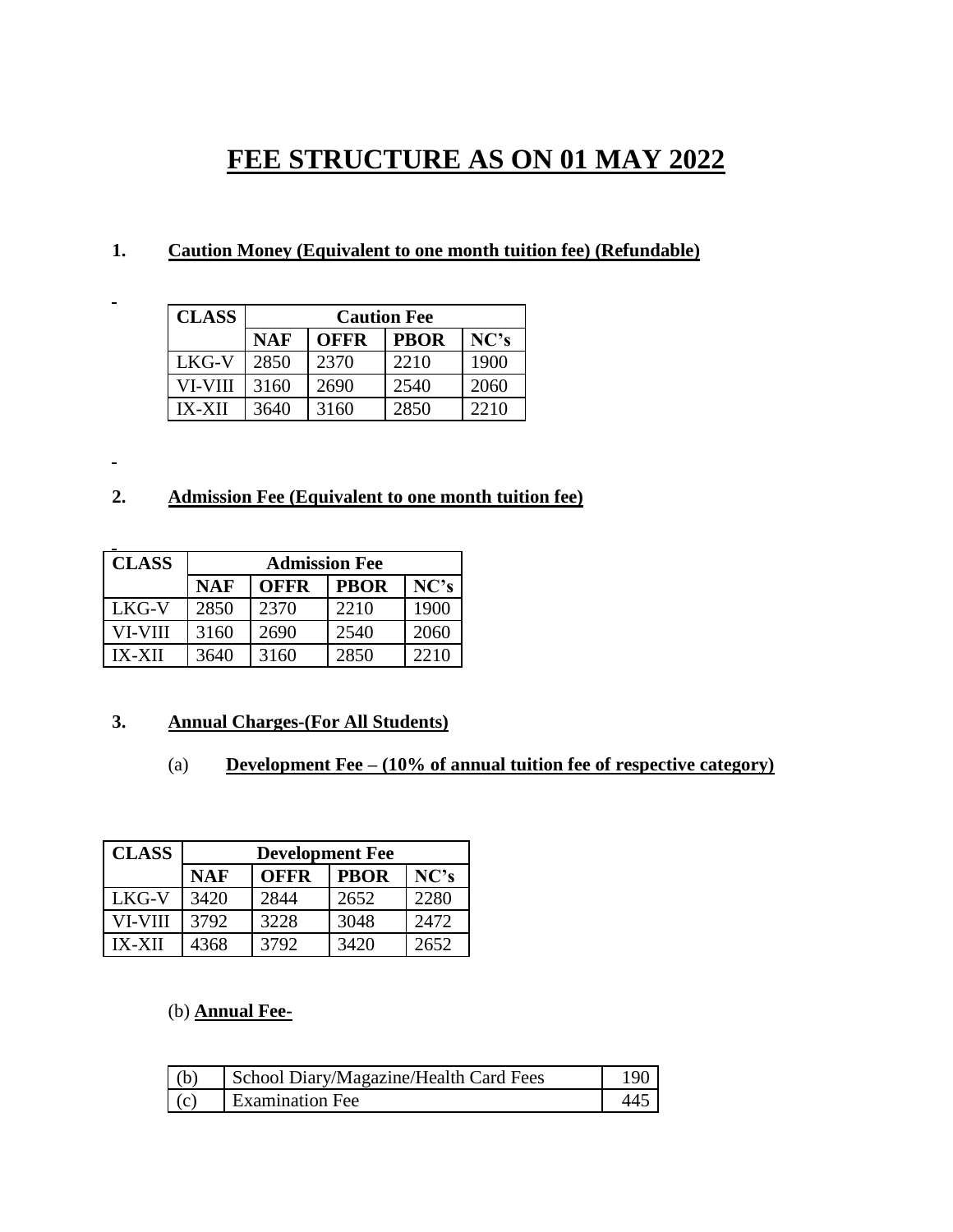|    | Library Fee          |     |
|----|----------------------|-----|
| e  | <b>Activity Fee</b>  |     |
|    | <b>Sports</b> Fee    |     |
| g, | <b>Insurance Fee</b> | D4  |
|    | <b>Total</b>         | 999 |

## **4. Monthly Charges-**

 $\blacksquare$ 

#### **(a) Tuition Fee**

 $\ddot{\phantom{1}}$ 

| <b>CLASS</b>  | <b>Tuition Fee as on May 2022</b> |             |             |      |
|---------------|-----------------------------------|-------------|-------------|------|
|               | <b>NAF</b>                        | <b>OFFR</b> | <b>PBOR</b> | NC's |
| LKG-V         | 2850                              | 2370        | 2210        | 1900 |
| VI-VIII       | 3160                              | 2690        | 2540        | 2060 |
| <b>IX-XII</b> | 3640                              | 3160        | 2850        | 2210 |

## **(b) Lab Fee- (Computer Fee and Science Fee)**

| (1)  | For classes LKG & UKG         |                  | $Rs.40/-$  |
|------|-------------------------------|------------------|------------|
| (11) | For classes I to VIII         | $\sim$ 100 $\mu$ | $Rs. 50/-$ |
|      | $(iii)$ For Classes IX to XII |                  | $Rs.70/-$  |

### **(c) Late Fee rules**

- $\triangleright$  Last Date for depositing fee 10<sup>th</sup> of Apr, Jul, Oct and Jan.
- Late Fee will be charged in case of non-payment by due date.
- Late fee @ Rs 20/- per day (including holidays) will be charged for ten days after the last date of payment.
- $\triangleright$  Thereafter Rs 50/- per day (including holidays will be charged for next twenty days till the action to strike-off name is initiated as per Para 3 Chapter 13 of Edn Code 2020.